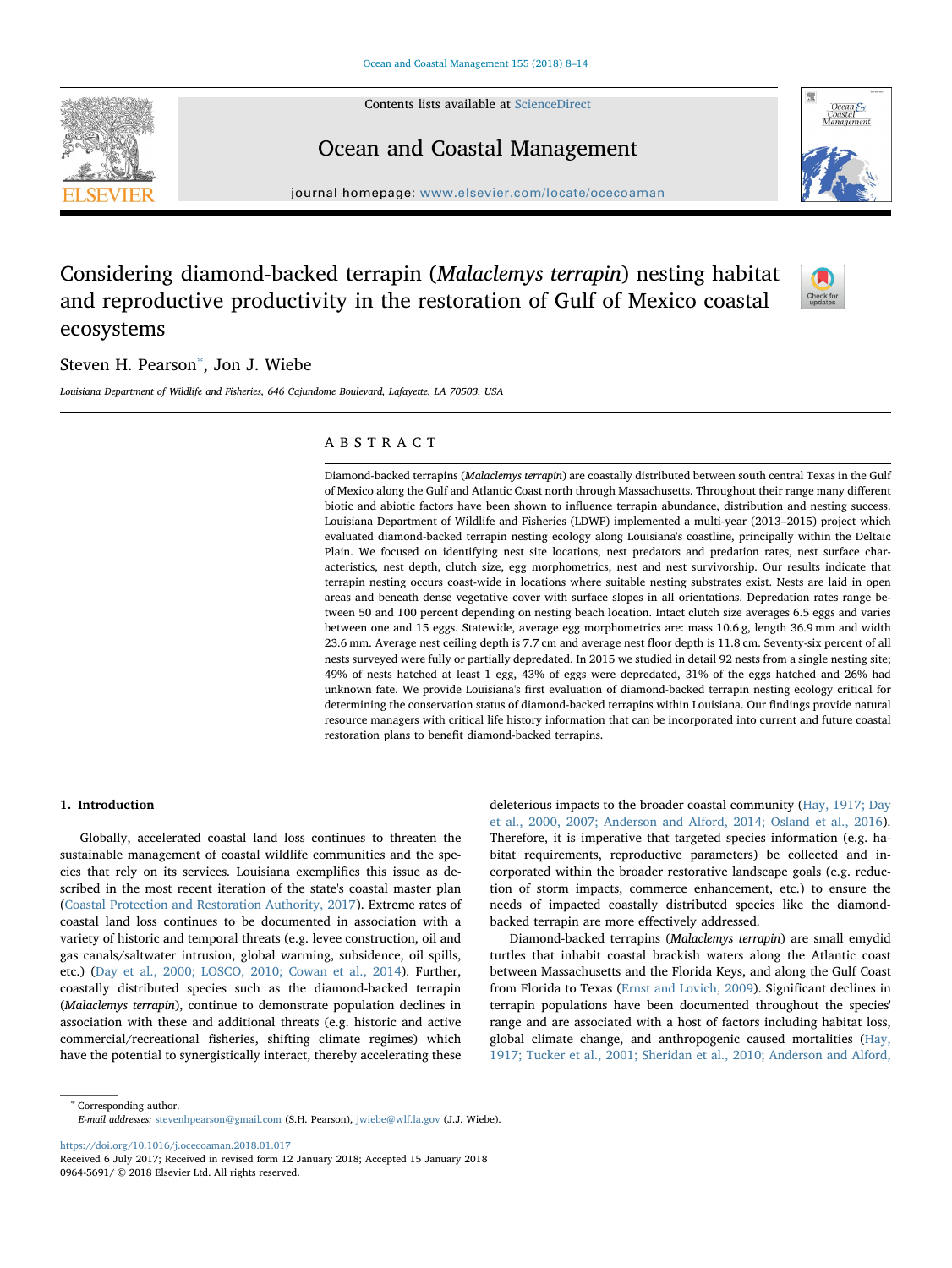#### <span id="page-1-0"></span>Table 1

Coastal and tidal shoreline for United States Gulf Coast states. Louisiana (in bold) represents the largest expanse of potential diamond-backed terrapin habitat of all Gulf Coast states (NOAA Offi[ce for Coastal Management, 2016](#page-6-9)). We found most nesting sites along the coastal shoreline but note that nesting occurs in tidal shoreline areas where nesting substrate exists.

| <b>State</b>   | Coastal Shoreline<br>Length (km) | Tidal Shoreline<br>Length (km) |
|----------------|----------------------------------|--------------------------------|
| Florida (Gulf) | 1239                             | 8199                           |
| Alabama        | 85                               | 977                            |
| Mississippi    | 71                               | 577                            |
| Louisiana      | 639                              | 12,426                         |
| Texas          | 591                              | 5406                           |
|                |                                  |                                |

[2014\)](#page-6-2). Louisiana represents the largest expanse of potential diamondbacked terrapin habitat within the Gulf of Mexico (GOM) [\(Table 1](#page-1-0)) yet knowledge of the species within state waters has been characterized as a "black hole" ([Roosenburg, 2008](#page-6-4)). To responsibly address regional diamond-backed terrapin population declines, a comprehensive understanding of population dynamics (e.g. abundance, distribution, and reproductive productivity) is required. In Louisiana, the Louisiana Department of Wildlife and Fisheries (LDWF) has been working to close this data gap, and recently provided an introductory evaluation of terrapin abundance and distribution throughout the state's coastal zone ([Pearson and Wiebe, 2014; Selman et al., 2014](#page-6-5)). Concurrently, with these studies, LDWF initiated an evaluation of terrapin reproductive biology specifically focusing on defining nesting localities, and determining regional reproductive ecology. Collectively these components are considered essential in assessing diamond-backed-terrapins recuperative ability to recover from historical losses and respond to contemporary threats (identified or otherwise) within regional and coast-wide scales. Further, these and related data will be instrumental in supporting Louisiana's terrapin population restoration in concert with the state's ongoing and expansive coastal restoration activities.

Diamond-backed terrapin nesting has been described within several populations along the length of the species range with, latitudinal and environmental driven differences being noted in life history traits ([Seigel, 1980a, 1984](#page-6-6)). However, aside from a single citation [\(Burns and](#page-6-7) [Williams 1972\)](#page-6-7) and incidental observations, there has been limited information of terrapin reproductive biology throughout coastal Louisiana. Recent observations suggest that terrapins within Louisiana are seasonally active with brumation occurring between November and February. Further, nesting activities as determined by capture of gravid females and/or observation of excavated nests occur between May and July while post-nesting activity such as egg incubation, hatching and adult foraging continues into November. However, select female life history traits (e.g. age or size at first reproduction, nesting frequency, clutch size, egg size, hatching success and longevity) may potentially vary within Louisiana and across the terrapin's geographic range. Here we present terrapin nesting ecology and reproductive productivity data

(2013-15) from Louisiana's coastal management basins within the deltaic plain and highlight an intensive evaluation within a single, large nesting beach (hereafter 2015 study site). Specific endpoints of interest include 1) Delineation of terrapin nesting habitats throughout coastal Louisiana 2) Documentation of diamond-backed terrapin reproductive productivity metrics (e.g., nest depredation, fecundity, egg morphometrics, hatchability and hatchling emergence) and 3) Identification of terrapin nest and beach section characteristics (e.g., GPS position, nest age, nest elevation, slope of nest and vegetative presence) throughout coastal Louisiana. Collectively these data demonstrate the species' preferential nesting habitat requirements as well as data on reproductive potential. These data are critical components required to support the incorporation of diamondback-terrapin nesting habitat within Louisiana's broad-scale coastal restoration projects.

### 2. Methods

### 2.1. A Priori delineation of potential nesting habitat

Potential nesting habitat was defined as coastal habitat above the high tide line that was open or lightly vegetated, sandy or shell beach, adjacent to open water and within zones of brackish or saline marsh ([Burger and Montevecchi, 1975; Feinberg and Burke, 2003](#page-6-8)). Prior to nest searching attempts, potential terrapin nesting habitats were identified utilizing terrapin capture locations and the most recent Google Earth<sup>®</sup> aerial imagery.

### 2.2. Nesting habitat searching

In 2013 terrapin nesting sites were surveyed on barrier island beaches within the Barataria basin during the months of June and July ([Fig. 1\)](#page-1-1). In 2014, we utilized pre-selected geographic locations delineated in Google Earth® to implement diamond-backed terrapin nesting searches during the months of June, July and August within the Barataria, Pontchartrain and Terrebonne basins ([Fig. 1\)](#page-1-1). If additional nesting locations (i.e., not pre-selected in Google Earth®) were identified in the field, they were also searched. We searched for terrapin nests by walking beaches and investigating potential nest sites. Potential nest sites were found using signs such as female tracks, indentations in the substrate, turned substrate and presence of predated eggs at the surface.

### 2.3. Reproductive productivity

Upon locating a nest, we assessed presence of nest predators using visual observation, track identification and remote camera. We assessed nest predation rates on a basin and coast-wide level. Clutch size was determined by excavating intact and depredated nests and by counting clusters of depredated eggs. Eggs within intact nests were removed from the nest cavity, measured and then returned and recovered once the full nest had been documented. Intact egg length and width were measured

<span id="page-1-1"></span>

Fig. 1. Nest sites documented across Louisiana's coast between 2012 and 2015. We surveyed hard beach habitats in saline and brackish marsh for signs of terrapin nesting. The bulk of our work was performed in Ponchartrain, Barataria and Terrebonne Basins and nests were documented in the South-west and Vermillion management Basins. The 2015 study site was in southwestern Terrebonne Basin.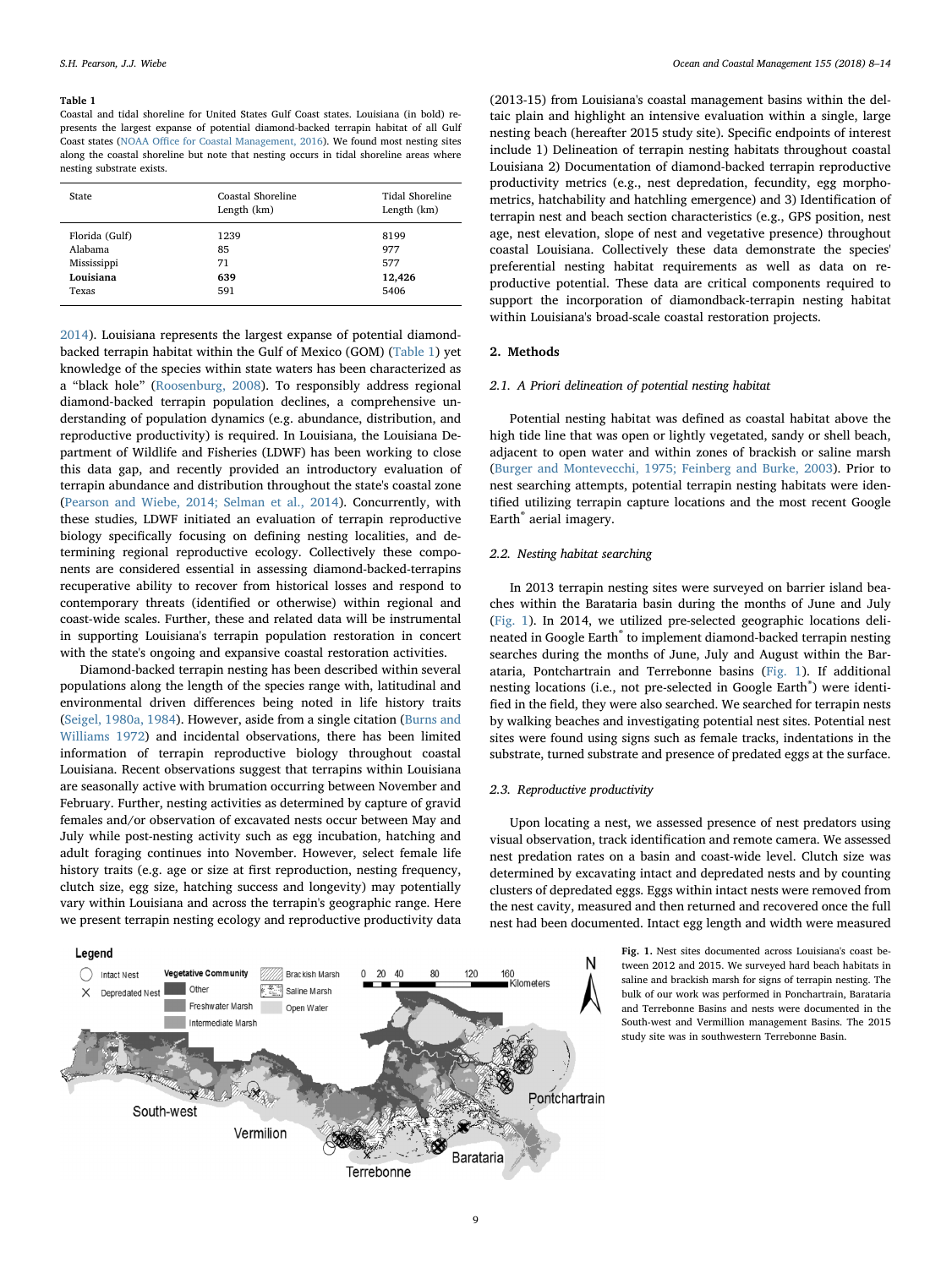to the nearest 0.1 mm with Mitutoyo digital calipers (model CD-6″CS) and mass was determined with an Ohaus<sup>®</sup> scale (model PS 251) to 0.1 g  $\pm$  0.1 g. We measured nest depth (mm) to the first/last eggs laid, nest surface orientation and percent vegetative cover, and determined nest survivorship and egg hatching success by following the fate of intact nests throughout the nesting season.

### 2.4. Hatchling size

Hatchling turtles were opportunistically collected by hand while completing nest surveys and while excavating nests. Hatchling straightline carapace length, straight-line plastron length, and plastron width at the posterior end of the bridge were measured to the nearest  $1$  mm  $\pm$  0.5 mm with tree calipers and mass was determined with an Ohaus<sup>®</sup> scale (model PS 251) to 0.1  $g \pm 0.1 g$ . Hatchlings were released at the capture site and on occasion were hydrated with fresh water before release.

#### 2.5. 2015 nesting beach surveys

During the 2015 survey period, we selected a single nesting beach for intensive study to refine initial reproductive productivity estimates.

### 2.6. 2015 reproductive productivity

Utilizing the methods described above, intact and depredated terrapin nests were identified and documented within the study location. Of these, a subset  $(n = 20)$  of intact nests were assigned to two treatment groups: protected ( $n = 10$ ) and unprotected ( $n = 10$ ). "Protected" constitutes nests covered by galvanized wire fencing (mesh size  $5 \times 10$  cm) to deter mammalian predators and limit predation but large enough to allow hatchling turtles through. "Unprotected" constituted no protective covering (i.e. natural conditions). All nests were monitored weekly when weather conditions permitted throughout incubation to document individual nest success.

### 2.7. Nesting habitat surveys

Habitat surveys were implemented within designated reaches  $(n = 3)$  of the study beach, with each reach having heavy terrapin use compared to other areas of the beach. Within each section, vegetation surveys were implemented along established line transects at 10 m spacing which ran perpendicular to the water's edge from the most recent high tide line to the back barrier marsh. Transects ranged between 5 and 20 meter in length. Each transect had designated sampling plots (1-meter radius circle) spaced every 2 m. Vegetation surveys within each plot consisted of determining each plant species present, maximum height of each plant species, number of stems present of each species (abundance) and percent coverage for each species. Additionally, beach surface characteristics were documented including slope and surface orientation. Collectively, these data were utilized to calculate the following individual vegetative species metrics in the R package 'BiodiversityR' ([Kindt and Coe, 2005\)](#page-6-10).

Frequency is the number of plots where a specific plant was present (p) out of the total number of plots observed.

Relative frequency is the ratio of a plant species' frequency to the total sum of all plant species' frequency. The quotient is the percent frequency of a particular plant.

Density is the number of stems (count) of a single species counted within the circular plots divided by the summed area of surveyed plots.

Relative Density is a percentage that describes the number of stems per area of a single species in relation to the total number of stems of all species counted within the area of the surveyed plots.

Percent Cover is the coverage provided by each plant species within a sample plot. In this survey, percent coverage by plant species within each circular plot was estimated by two to three biologists.

Relative Percent Cover is the percent a plant species covers the plot in relation to the sum of the total coverage of all plant species.

Importance Value is the sum of relative density, relative frequency, and relative dominance of plants within a defined area. This summative value describes an organism's importance within a community ([Curtis](#page-6-11) [and McIntosh, 1951](#page-6-11)). A plant can score between 0 (least important) and 300 (most important) relative to the other plants recorded in a community.

### 3. Results

### 3.1. Delineation of nesting habitat and associated searches

In 2013, terrapin nesting beaches were delineated within the Barataria management basin in which 78 nests were documented ([Fig. 1](#page-1-1)). Abbreviated nest searching was also performed within the Pontchartrain management basin but failed to document nesting activity. Concurrently, adult diamond-backed terrapins and potential nesting locations were documented within select regions of the Pontchartrain Basin.

In 2014, terrapin nesting beaches were delineated within the Pontchartrain, Barataria and Terrebonne management basins, resulting in 174 documented nests [\(Fig. 1](#page-1-1)). During these surveys a beach with high terrapin nest densities was identified (i.e., 2015 Study Site).

### 3.2. Reproductive productivity

### 3.2.1. Nest predators

Nest predators documented at depredated nest sites included ants, birds (corvids and gulls), coyotes (Canis latrans), ghost crabs (Ocypode quadrata), otters (Lutra canadensis) and raccoons (Procyon lotor).

### 3.2.2. Nest predation rates

During 2013, 78 nests (11 intact and 67 depredated; 86% depredation rate) were documented within Barataria management basin.

During 2014, 174 nests (44 intact or hatched and 129 depredated; 75% depredation rate) were documented within the Pontchartrain, Barataria and Terrebonne management basins [\(Table 2\)](#page-2-0).

During 2015, 92 nests (49 intact or hatched and 43 depredated) were documented within the 2015 Study Site. The observed depredation rate was 47%.

### 3.3. Clutch size

In 2013, average clutch size from all nests  $(N = 78)$  was 5.9 eggs, average clutch size from intact nests  $(n = 11)$  was 7.9 eggs and depredated nests ( $N = 67$ ) were 5.6 eggs. In 2014, average clutch size from all nests ( $N = 174$ ) was 5.2 eggs, average clutch size from intact nests ( $n = 44$ ) was 5.9 eggs and depredated nests ( $N = 129$ ) were 5.0 eggs. In 2015, average clutch size from all nests ( $N = 92$ ) was 5.2 eggs, average clutch size from intact nests ( $N = 49$ ) was 6.6 eggs and depredated nests ( $N = 43$ ) were 5.1 eggs [\(Table 3\)](#page-3-0). Clutch size ranged between one and fifteen eggs [\(Table 3](#page-3-0)).

<span id="page-2-0"></span>Table 2 Nesting search results within select basins.

| Basin           | <b>Nest</b><br>Total | Intact<br><b>Nests</b> | Depredated<br><b>Nests</b> | Depredation Rate |
|-----------------|----------------------|------------------------|----------------------------|------------------|
| Pontchartrain   | 45                   | 14                     | 31                         | 68%              |
| Barataria       | 98                   | 12                     | 86                         | 88%              |
| Terrebonne      | 109                  | 26                     | 82                         | 75%              |
| 2015 Study Site | 92                   | 49                     | 43                         | 47%              |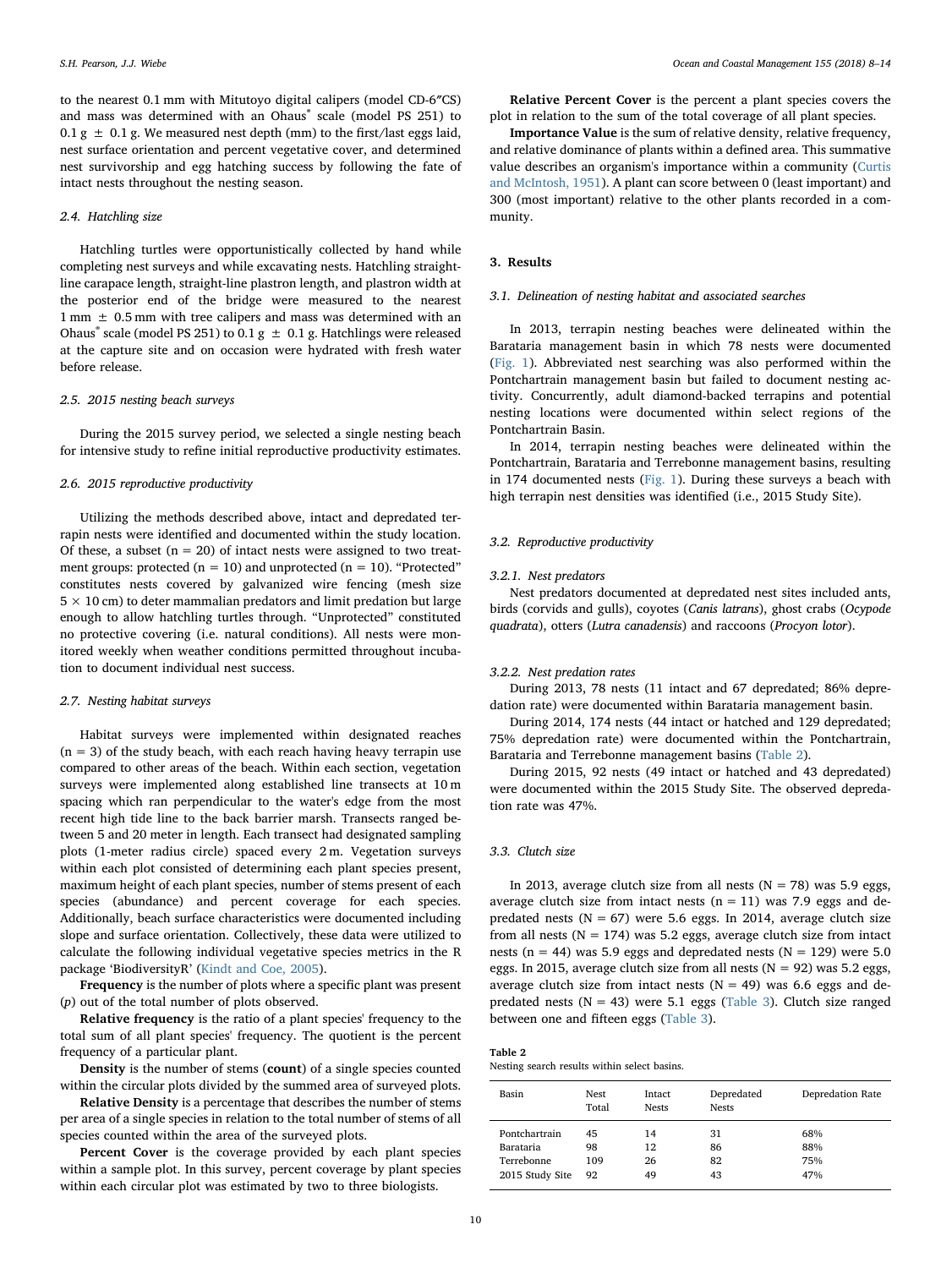#### <span id="page-3-0"></span>Table 3

Average clutch size for depredated and intact nests.

| Basin                    | Depredated Nests                                | <b>Intact Nests</b>                             |
|--------------------------|-------------------------------------------------|-------------------------------------------------|
| Pontchartrain $(N = 45)$ | 4.3 ( $N = 30$ , $SD = 2.9$ )<br>Range $1-10$ ) | $5.9$ (N = 15, SD = 2.9,<br>Range $1-12$ )      |
| Barataria ( $N = 98$ )   | $5.3$ (N = 87, SD = 2.6,<br>Range $1-11$ )      | 7.2 ( $N = 11$ , $SD = 2.9$ ,<br>Range $1-12$ ) |
| Terrebonne $(N = 109)$   | $5.3$ (N = 82, SD = 2.9,<br>Range $1-13$ )      | $6.5$ (N = 26, SD = 1.8,<br>Range $1-10$ )      |
| 2015 Site $(N = 108)$    | $5.1$ (N = 45, SD = 2.8,<br>Range $1-12$ )      | 6.6 ( $N = 63$ , $SD = 3.4$ ,<br>Range $1-15$ ) |
|                          |                                                 |                                                 |

#### <span id="page-3-1"></span>Table 4

Average egg morphometrics from each basin.

| Basin                                                                                                           | Egg Length<br>(mm)                                                               | Egg Width (mm)                                                                   | Egg Mass (mm)                                      |
|-----------------------------------------------------------------------------------------------------------------|----------------------------------------------------------------------------------|----------------------------------------------------------------------------------|----------------------------------------------------|
| Pontchartrain $(N = 27)$<br>Barataria ( $N = 48$ )<br>Terrebonne ( $N = 34$ )<br>2015 Study Site<br>$(N = 144)$ | $37.2$ (SD = 2.6)<br>$36.9$ (SD = 2.1)<br>$37.5$ (SD = 1.6)<br>$36.0$ (SD = 2.5) | $23.9$ (SD = 1.6)<br>$23.0$ (SD = 0.7)<br>$24.1$ (SD = 2.7)<br>$23.1$ (SD = 1.9) | ND.<br>$11.8$ (SD = 2.5)<br>ND<br>$9.9$ (SD = 1.9) |

#### 3.4. Egg size

In 2013, egg length averaged  $36.9 \text{ mm}$  (N = 48, SD = 2.1,  $max = 42.8$  mm,  $min = 32.3$  mm). Egg width averaged  $23.0$  mm  $(N = 48, SD = 0.7, max = 24.3 mm, min = 21.5 mm)$ . Egg mass averaged 11.8 grams  $(N = 48, SD = 2.5, max = 13.2 g, min = 4.2 g)$ ([Table 4](#page-3-1)).

In 2014, egg length averaged  $38.6$  mm (N = 62 SD = 2.1,  $max = 51.0$ ,  $min = 31.0$ ) within the three management basins studied. Egg width averaged  $24.8 \text{ mm}$  (N = 62, SD = 2.3, max = 33.7, min = 17.0). Egg mass was not reliably measured in 2014 and is not reported.

In 2015, egg length averaged  $36.0 \text{ mm}$  (N = 142, SD = 2.5, max = 42.0.0, min = 31.0). Egg width averaged 23.1 mm ( $N = 142$ ,  $SD = 1.9$ , max = 28.0, min = 19.0). Egg mass averaged 9.9 grams  $(N = 107, SD = 1.9, max = 14.5 g, min = 5.7 g).$ 

### 3.5. Nest success

Forty-nine of the 92 nests documented at the 2015 Study Site were intact. Of the 10 protected nests 8 nests were not depredated. Predation of protected nests likely occurred by coyotes. Of the 10 Un-protected nests, 6 nests were not depredated. In total 14 nests (8 protected and 6 unprotected) containing 109 eggs produced 82 hatchlings for a cumulative nest success rate of 75%. Inter-clutch variation in nest success between the 14 nests, ranged from 36% to 100%. All nests successfully produced hatchlings.

### 3.6. Hatchling sizes

In 2015 ( $N = 31$ ), hatched terrapin carapace length averaged 31.4 mm (N = 31, SD = 2.9, max = 38.0 mm, min = 26.0 mm). Carapace width averaged  $25.0$  mm  $(N = 31, SD = 3.4,$  $max = 30.0$  mm,  $min = 16.0$  mm). Carapace height averaged 16.1 mm  $(N = 31, SD = 2.2, max = 26.0 mm, min = 13.0 mm)$ . Plastron length averaged  $26.3 \text{ mm}$   $(N = 31, SD = 4.9, \text{ max} = 32.0 \text{ mm},$ min = 10.0 mm). Plastron width averaged 15.5 mm ( $N = 31$ ,  $SD = 1.6$ ,  $max = 18.0$  mm,  $min = 12.0$  mm). Hatchling mass averaged 7.88 grams ( $N = 30$ ,  $SD = 1.6$ ,  $max = 10.3$  g,  $min = 4.5$  g).

<span id="page-3-2"></span>

| Table 5                                                          |  |
|------------------------------------------------------------------|--|
| Average nest depth from each basin and from the 2015 Study Site. |  |

| Basin            | Depth to Nest | Depth to Nest | Principal Nesting |
|------------------|---------------|---------------|-------------------|
|                  | Top           | Floor         | Substrate         |
| Pontchartrain    | 9.4           | 13.9          | Shell Hash        |
| <b>Barataria</b> | 5.4           | 9.1           | Sand              |
| Terrebonne       | 7.8           | 11.4          | Shell Hash        |
| 2015 Study Site  | 10.9          | 14.6          | Shell Hash        |

### 3.7. Nest characteristics

### 3.7.1. Nest depth

In 2013, the average depth to the last deposited eggs (i.e. top of nest chamber) was 4.7 cm and the average depth to the nest floor was 9.4 cm. 2013 nests were located on sand beaches in the Barataria Basin. In 2014, the average depth to the last deposited eggs (i.e. top of nest chamber) was 8.3 cm and the average depth to the nest floor was 12.1 cm. In 2015, the average depth to the last deposited eggs was 10.9 cm and the average depth to the nest floor was 14.6 cm. 2014 nests were primarily located on shell hash beaches in the Ponchartrain and Terrebonne Basins ([Table 5](#page-3-2)).

### 3.8. Nest surface characteristics

In 2013, vegetative cover of nests varied between 0% and 90%. Thirty-seven of 78 nests had no vegetative cover and 62 of 78 nests had 50% or less vegetative cover. Nest slope varied and ranged between 0° (i.e. a nest on flat ground above the beach slope) and 21° (e.g. a nest on a rising beach) [\(Table 6\)](#page-3-3). Of nests not on flat ground ( $N = 55$ ), 38% of nests were oriented on north facing slopes, 24% on south facing slopes, 14% on east facing slopes and 24% on west facing slopes ([Table 7\)](#page-4-0).

In 2014, vegetative cover of nests varied between 0% and 60%. One hundred and thirty-three of 174 nests had no vegetative cover and 173 of 174 nests had 50% or less vegetative cover. Nest slope ranged between 0° (e.g. a nest on flat ground above the beach slope) and 24° (e.g. a nest on a rising beach) [\(Table 6](#page-3-3)). Of nests not on flat ground  $(N = 112)$ , 14% of nests were oriented on north facing slopes, 25% on south facing slopes, 22.5% of nests located on east and 38.5% of nests were on west facing slopes (see [Table 7](#page-4-0)).

In 2015, vegetative cover of nests varied between 0% and 100%. Thirty-eight of 92 nests had no vegetative cover and 56 of 92 nests had 50% or less vegetative cover. Nest slope ranged between 0° (e.g. a nest on flat ground above the beach slope) and 20° (e.g. a nest on a rising beach) [\(Table 6\)](#page-3-3). Of nests not on flat ground ( $N = 67$ ), 79% of nests were oriented on north facing slopes, 11% on south facing slopes, 6% of nests located on east and 4% of nests were on west facing slopes ([Table 7](#page-4-0)).

### 3.9. Nesting beach characteristics

Nesting beaches were predominantly open areas consisting of less than 20% percent vegetative cover [\(Table 8](#page-4-1)). The dominant nesting substrate in Barataria Basin was sand while shell hash was dominant in

#### <span id="page-3-3"></span>Table 6

Nest surface characteristics from each basin over the full study for nest not on bare or flat ground. Vegetative cover in all basins ranged between 0 and 100%. Minimum nest slopes within each basin was 0.

| Basin           | Vegetative Cover:<br>Avg. | Nest Slope:<br>Avg | Nest Slope:<br>Max. |
|-----------------|---------------------------|--------------------|---------------------|
| Pontchartrain   | 38.0                      | 7.5                | 24                  |
| Barataria       | 61.7                      | 8.6                | 21                  |
| Terrebonne      | ND.                       | 4.7                | 20                  |
| 2015 Study Site | 44.9                      | 5.9                | 20                  |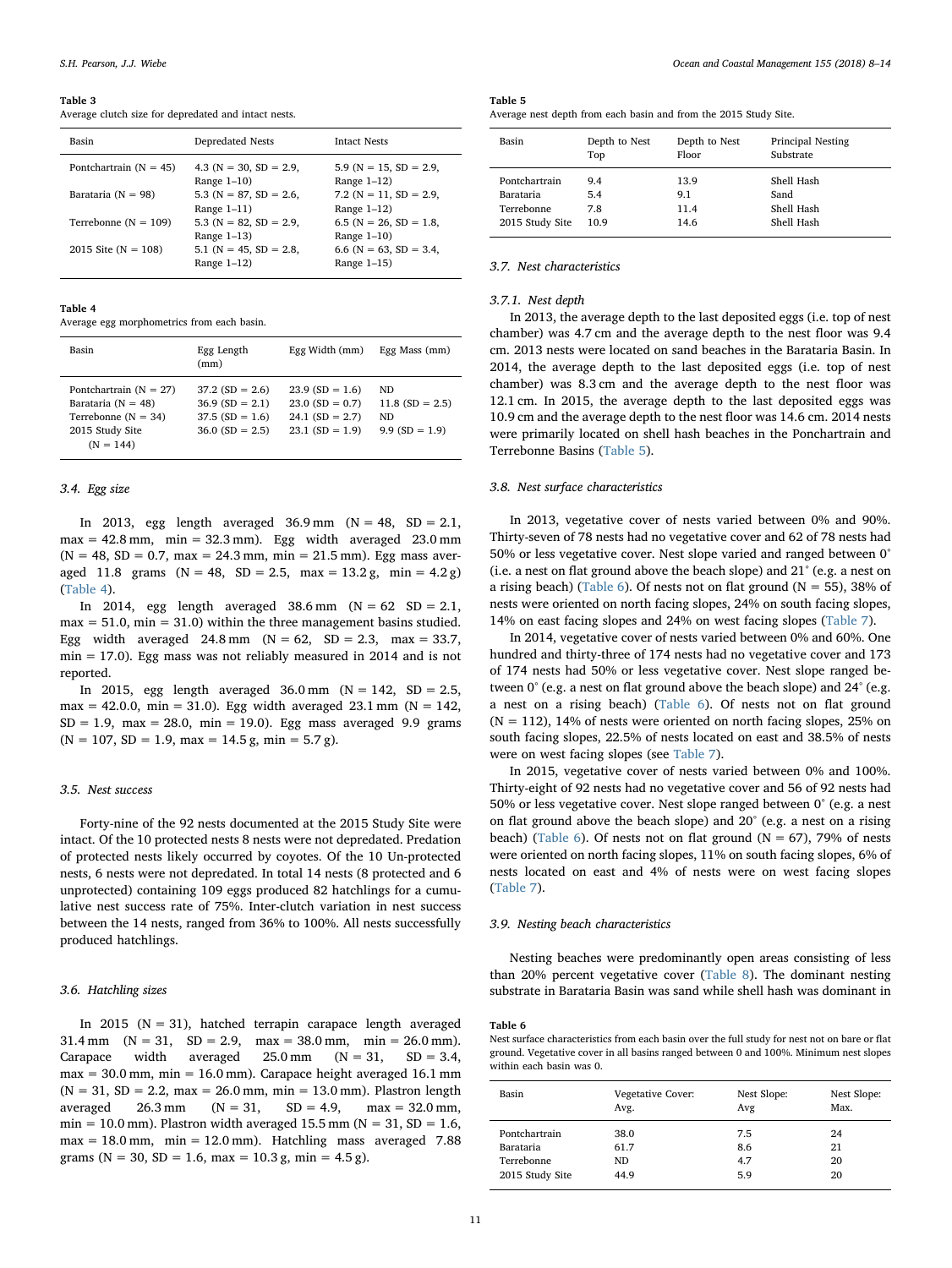#### <span id="page-4-0"></span>Table 7

Nest orientation from each basin over the full study period. Nests represented are those not found on flat land  $(n = 234)$ .

| Basin           | Total<br><b>Nests</b> | % Nest<br>Oriented to<br>North | % Nest<br>Oriented to<br>East | % Nest<br>Oriented to<br>South | % Nest<br>Oriented to<br>West |
|-----------------|-----------------------|--------------------------------|-------------------------------|--------------------------------|-------------------------------|
| Pontchartrain   | 41                    | 5                              | 76                            | 9.5                            | 9.5                           |
| Barataria       | 55                    | 38                             | 14                            | 24                             | 24                            |
| Terrebonne      | 71                    | 17                             | 6                             | 26.5                           | 50.5                          |
| 2015 Study Site | 67                    | 79                             | 6                             | 11                             | 4                             |

### <span id="page-4-1"></span>Table 8

Beach surface characteristics describing the three beach sections (reaches) studied along the 2015 nesting beach. In all reaches the tallest plant species was Iva frutescens.

|                | Reach Length $(m)$ Area $(m^2)$ |         | Maximum Plant<br>Height (m) | Mean Percent Cover |                |
|----------------|---------------------------------|---------|-----------------------------|--------------------|----------------|
|                |                                 |         |                             | Vegetation         | Bare<br>Ground |
|                | 49.2                            | 658.0   | 1.5                         | 18                 | 82             |
| $\overline{2}$ | 45.7                            | 542.32  | 1.8                         | 18                 | 82             |
| 3              | 52.9                            | 2004.82 | 1.5                         | 9                  | 91             |

Pontchartrain and Terrebonne Basin [\(Table 5](#page-3-2)). Maximum vegetative height within the nesting beach was 1.8 m ([Table 9](#page-4-2)). The most commonly encountered plant genera were Chamaesyce, Oenothera, Ipomoea, Sesbania, Solidago, Iva, and Distichlis [\(Table 9\)](#page-4-2).

### 4. Discussion

Diamond-backed terrapins are an important part of the coastal ecosystem. Terrapins are a broadly distributed species that may persist in the environment through conditions that cause mortality of other species (e.g. fish kills from low dissolved oxygen) and the decline of other potential bio-indicator species and thus may be a useful bio-indicator species with which to monitor coastal ecosystem health. As mulluscavores, terrapins control Littorina spp. (i.e. snails) and in turn prevent the snails from grazing Spartina alterniflora to the marsh platform, thus have been considered a keystone species ([Silliman and](#page-6-12) [Bertness, 2002\)](#page-6-12).

Declines in terrapin populations have been associated with multiple threats throughout the species' range [\(Butler et al., 2006\)](#page-6-13). Much of this decline has been attributed to historic overharvesting paired with more temporal threats such as pervasive habitat loss, bycatch associated with commercial fisheries, and geographically-expansive stochastic events (e.g., hurricanes, oil spills) ([Butler et al., 2006](#page-6-13)). In Louisiana, contemporary threats to terrapins are anthropogenic caused mortalities from derelict fishing gear [\(Anderson and Alford, 2014](#page-6-14)), oil spills that occur throughout the state's coastal zone (e.g. Deepwater Horizon) and habitat loss through natural and anthropogenically accelerated causes (e.g. subsidence, channelization). Within Louisiana, a coast-wide terrapin distribution and abundance evaluation suggested population irregularities (e.g., reduced relative abundance, altered population dynamics) which may be driven by regional and localized threats within select management basins [\(Pearson and Wiebe, 2014\)](#page-6-5). A better understanding of terrapin nesting ecology and reproductive ecology (e.g., nesting beaches distribution, nest density, fecundity and hatchability) within each management basin can inform a broader ecosystem approach to coastal restoration (e.g., enhancing restoration projects with terrapin nesting habitat). The diamond-backed terrapin life history data presented here provides additional evidence that enhancing project designs and refining existing projects can increase the ecological productivity of restoration projects and have greater impacts in successfully restoring Gulf of Mexico natural resources and ecosystem function.

### 4.1. Diamond-backed terrapin reproductive ecology

The life history data described above provides additional evidence that differences in clutch size among regional terrapin populations does exist. The hypothesis is that as latitude decreases, clutch size decreases and egg size increases ([Zimmerman, 1989; Ernst and Lovich, 2009;](#page-6-15) [Allman et al., 2012\)](#page-6-15). [Allman et al. \(2012\)](#page-6-16) found that clutch sizes in Rhode Island, Maryland and South Carolina were 16.1, 12.2 and 6.0, respectively. This trend in decreasing clutch size with latitude is apparent when published literature across the range are compared ([Seigel,](#page-6-6) [1980a; Roosenburg and Dunham, 1997; Feinberg and Burke, 2003;](#page-6-6) [Roosenburg et al., 2014](#page-6-6)). [Zimmerman \(1989\)](#page-6-15) compared across the latitudinal gradient and found significant differences occurring between the New Jersey and South Carolina but only minor differences between South Carolina and Florida. Similar to [Zimmerman \(1989\)](#page-6-15) and [Allman](#page-6-16) [et al. \(2012\)](#page-6-16) the data presented here indicate that average clutch sizes

#### <span id="page-4-2"></span>Table 9

Vegetative species found within the nesting study areas including its associated importance value, frequency, density, dominance, and the relative frequency, density, and dominance values of each.

| Species               | Importance<br>Value | Frequency | Density | Dominance | <b>Relative Frequency</b> | Relative<br>Density | Relative<br>Dominance |
|-----------------------|---------------------|-----------|---------|-----------|---------------------------|---------------------|-----------------------|
| Chamaesyce sp.        | 65.8                | 0.5       | 1857.0  | 1105.0    | 16.5                      | 34.5                | 14.8                  |
| Oenothera lacinata    | 43.5                | 0.4       | 1240.0  | 592.0     | 12.6                      | 23.0                | 8.0                   |
| Ipomoea sp.           | 28.2                | 0.5       | 5.0     | 961.0     | 15.2                      | 0.1                 | 12.9                  |
| Sesbania sp. #2       | 27.7                | 0.4       | 336.0   | 597.0     | 13.5                      | 6.2                 | 8.0                   |
| Solidago sempervirens | 27.6                | 0.2       | 611.0   | 783.0     | 5.7                       | 11.3                | 10.5                  |
| Iva frutescens        | 22.2                | 0.2       | 173.0   | 973.0     | 5.9                       | 3.2                 | 13.1                  |
| Distichlis spicata    | 21.5                | 0.1       | 533.0   | 669.0     | 2.6                       | 9.9                 | 9.0                   |
| Lippia nodiflora      | 12.4                | 0.1       | 0.0     | 702.0     | 3.0                       | 0.0                 | 9.4                   |
| Spartina patens       | 9.4                 | 0.0       | 250.0   | 270.0     | 1.1                       | 4.6                 | 3.6                   |
| Borrichia frutescens  | 9.2                 | 0.1       | 112.0   | 217.0     | 4.3                       | 2.1                 | 2.9                   |
| Sesuvium sp.          | 6.5                 | 0.1       | 55.0    | 163.0     | 3.3                       | 1.0                 | 2.2                   |
| <b>Bare Ground</b>    | 6.1                 | 0.2       | 0.0     | 0.0       | 6.1                       | 0.0                 | 0.0                   |
| Spartina alterniflora | 5.5                 | 0.1       | 102.0   | 131.0     | 1.8                       | 1.9                 | 1.8                   |
| Sesbania sp. #1       | 4.9                 | 0.1       | 32.0    | 49.0      | 3.7                       | 0.6                 | 0.7                   |
| Lespidium virginicum  | 3.4                 | 0.1       | 54.0    | 55.0      | 1.7                       | 1.0                 | 0.7                   |
| Baccharis halimifolia | 1.7                 | 0.0       | 21.0    | 42.0      | 0.7                       | 0.4                 | 0.6                   |
| Unknown 4             | 1.6                 | 0.0       | 6.0     | 25.0      | 1.1                       | 0.1                 | 0.3                   |
| Sporobolus virginicus | 1.0                 | 0.0       | 2.0     | 42.0      | 0.4                       | 0.0                 | 0.6                   |
| Cuscuta sp.           | 0.9                 | 0.0       | 0.0     | 50.0      | 0.2                       | 0.0                 | 0.7                   |
| Salicornia virginica  | 0.7                 | 0.0       | 0.0     | 14.0      | 0.6                       | 0.0                 | 0.2                   |
| <b>Unknown</b>        | 0.2                 | 0.0       | 1.0     | 2.0       | 0.2                       | 0.0                 | 0.0                   |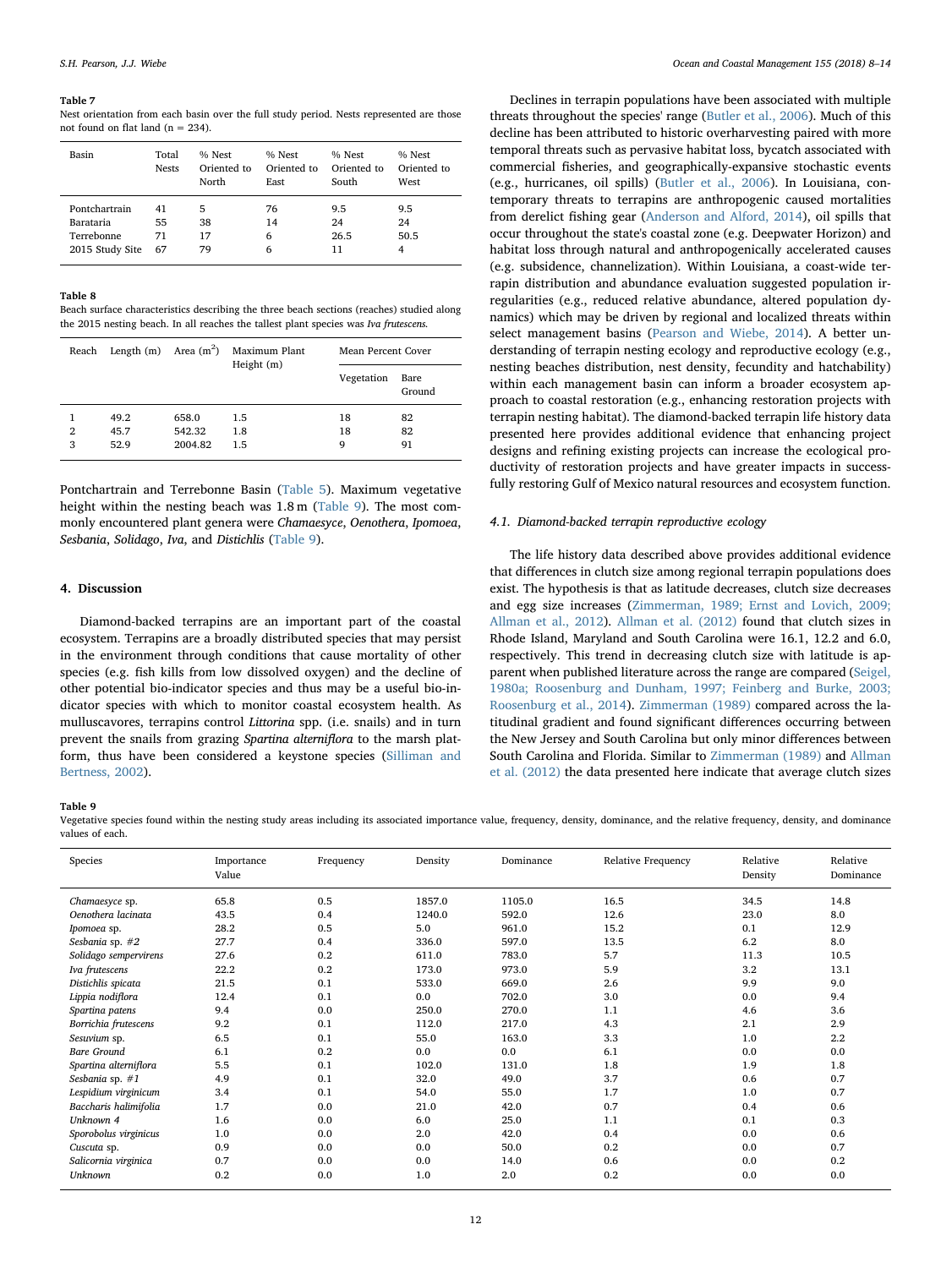were smaller than those found in northern populations and within the range of southern populations (see [Seigel, 1980b; Butler, 2000](#page-6-17)). Egg morphometrics [\(Table 3](#page-3-0)) were larger in Louisiana than in Rhode Island, New Jersey and Maryland but were similar to those from South Carolina and Florida [\(Zimmerman, 1989; Allman et al., 2012](#page-6-15)). In Louisiana, clutch sizes of intact nests within each management basin averaged between 5.9 and 7.2 eggs per nest [\(Table 3\)](#page-3-0).

Differences in observed fecundity between Louisiana and other terrapin populations within northern latitudes may have broader implications towards terrapin recovery after natural (e.g. hurricanes) or anthropogenic perturbations (e.g. overfishing, oil and gas spills) if concurrent evolution of other life history parameters has not occurred. Life history parameters that could evolve alongside shifts in clutch size that may offset reduced clutch size are nest survivorship, hatchling survivorship, age of first reproduction, clutch number per year and reproductive longevity. However, there are no data to suggest that any of these life history parameters have concurrently evolved in such a way that would offset population recovery times. [Allman et al. \(2012\)](#page-6-16) suggest that the shift in clutch size/egg size are likely related to embryonic energetics as the nesting female invests more in individual eggs. In the absence of nest and hatchling predation this increased investment in individual eggs may increase egg and nest survivorship which could in turn impact long term population growth. However, nest and hatchling predation in Louisiana occur at similar rates as those reported across the range ([Table 2](#page-2-0)) ([Roosenburg and Place, 1994;](#page-6-18) [Feinberg and Burke, 2003\)](#page-6-18), minimalizing any increases in survivorship. If the number of clutches laid per year is greater in Louisiana that in other regions then this may be a mechanism by which terrapin populations could recover more rapidly. There is no reason to believe that shifts in other life history parameters have occurred although additional research is needed to confirm this assertion. If no concurrent shifts in other life history parameters have occurred, the recruitment rate and population growth of Louisiana terrapins will be retarded beyond those of more highly fecund populations. In a changing landscape with ever increasing anthropogenic impacts, recovery of diamond-backed terrapin populations with low fecundity will be difficult.

In Louisiana, terrapin nesting habitats are concentrated at the outer fringes of the marsh, on barrier islands, and at lower densities within interior marshes. Within the interior marshes the transition between the broad low lying marsh platform and water is typically a sharp escarpment with no nesting substrate. The nesting substrate and surface characteristics of available nesting areas may play an important role in determining a nests' success. Barataria basin is the only region with a sandy beach substrate which likely was the reason for the shallower nests laid within this basin. Sand beaches are more compact than shell beaches which may lead to terrapins digging shallower nest in these habitats. Although few nests were found on dredge material within Louisiana we hypothesize that if terrapins adopt dredge spoil sites as nesting substrate that the nests would be shallower than those found on shell beaches.

Fifty percent of all nests found were not found on bare ground even though during our survey describing the 2015 study site we found that greater than 80% of the nesting beach was characterized as bare ground. This disparity between the amount of bare ground and the percentage of nest found under vegetation suggest that many terrapins select shaded areas to nest. The selection of shaded/vegetated areas to nest may impact nest survival or hatchling sexes by impacting the nest temperature. The plant with the highest importance on the 2015 nesting beaches was a Chamaesyce sp. which has a deep tap root and often develop a broad canopy which casts shade. Nesting beneath this plant should produce cooler nests which could improve survivorship for nest and influence the sex ratio produced by the beach. However, selecting vegetated areas can also be detrimental to nest success as roots can grow through the nest cavity and cause nest failure [\(Lazell and](#page-6-19) [Auger, 1981; Butler et al., 2004](#page-6-19)). Additionally, we found that beach micro-topography may be a factor in nest site selection, with many

nests being laid in locations oriented to the North or East. If microtopography is indeed a factor in terrapin nesting, it may influence nest success, as beach areas with Northern or Eastern exposures are not as directly heated by the sun through a day, which could create similarly cool microclimates inside a nest as those influenced by shade.

### 4.2. Restoration potential

Nesting substrates across Louisiana include sandy beaches and large grained shell hash. Dredge material may also act as a nesting substrate in Louisiana as has been utilized for nesting elsewhere in the terrapin's range [\(Wnek et al., 2013\)](#page-6-20). Natural nesting substrates (i.e. sand and shell hash) are limited in Louisiana's Deltaic Plain with sandy nesting beaches occurring only on barrier islands while shell hash typically occurs at the outer fringes of the saline marsh and in spotty locations along marsh edges within interior marshes. Within the Chenier Plain sandy beaches are more abundant. Dredge spoil is present along many of the canals that have fragmented Louisiana marshes but have not been found to support terrapin nesting. Within Louisiana's marshes, nesting habitats are relatively rare and likely act as limited resources across Louisiana's Deltaic Plain. Many female terrapins may be required to make seasonal migrations that as long as 30 km to find suitable nesting habitat. Many of the restoration projects being proposed and planned within Louisiana occur within this zone and may be beneficial to terrapin populations if built with terrapin friendly features such as artificial nesting habitat, access points and elevated dredge spoil banks. Elevated restoration enhancements for terrapin nesting should  $be \geq 0.5$  m above the mean high tide line after accounting for estimated relative sea level rise, at least 10 m wide and  $\geq$  10 m long.

Across much of Louisiana's coastline, ongoing marsh recession has created wide bays between intact large swaths of saline marsh and the barrier islands. These open bays likely act as barriers to continued nesting on the barrier islands within these two management basins. However, we have documented low rates of terrapin nesting along barrier islands in the Terrebonne management basin which suggest that if marsh habitat can be restored behind barrier islands, self-sustaining terrapin populations could be re-established. In the Barataria management basin the barrier islands maintain large intact marshes with high densities of terrapins that nest along the barrier islands. As coastal barrier island restoration projects are designed the creation of large back barrier tidal marsh habitat should be considered within the project design.

Since 2010, Louisiana has made great strides in describing terrapin populations, nesting ecology and interactions with crab fisheries. These efforts have helped determine that terrapin populations exist in Louisiana and that nesting successfully occurs across the coastline, but that current threats to terrapin populations are largely caused by anthropogenic activities such as land development, commercial fishing and oil spills. The data presented here are helpful to define several Louisiana specific life history parameters that can be utilized to better model how terrapin populations may change moving forward into the future. The data presented here provides a strong initial understanding of terrapin nesting ecology in Louisiana and it is imperative that terrapin research continue across the Louisiana coastline to further define terrapin life history parameters and to determine how terrapins respond the different restoration projects.

### Funding

This work was supported by the State Wildlife Grant T-107 managed by the Louisiana Department of Wildlife and Fisheries.

### Author contributions

JW conceived of the work, SP&JW designed and implemented surveys, SP analyzed the data, SP & JW wrote and edited the manuscript